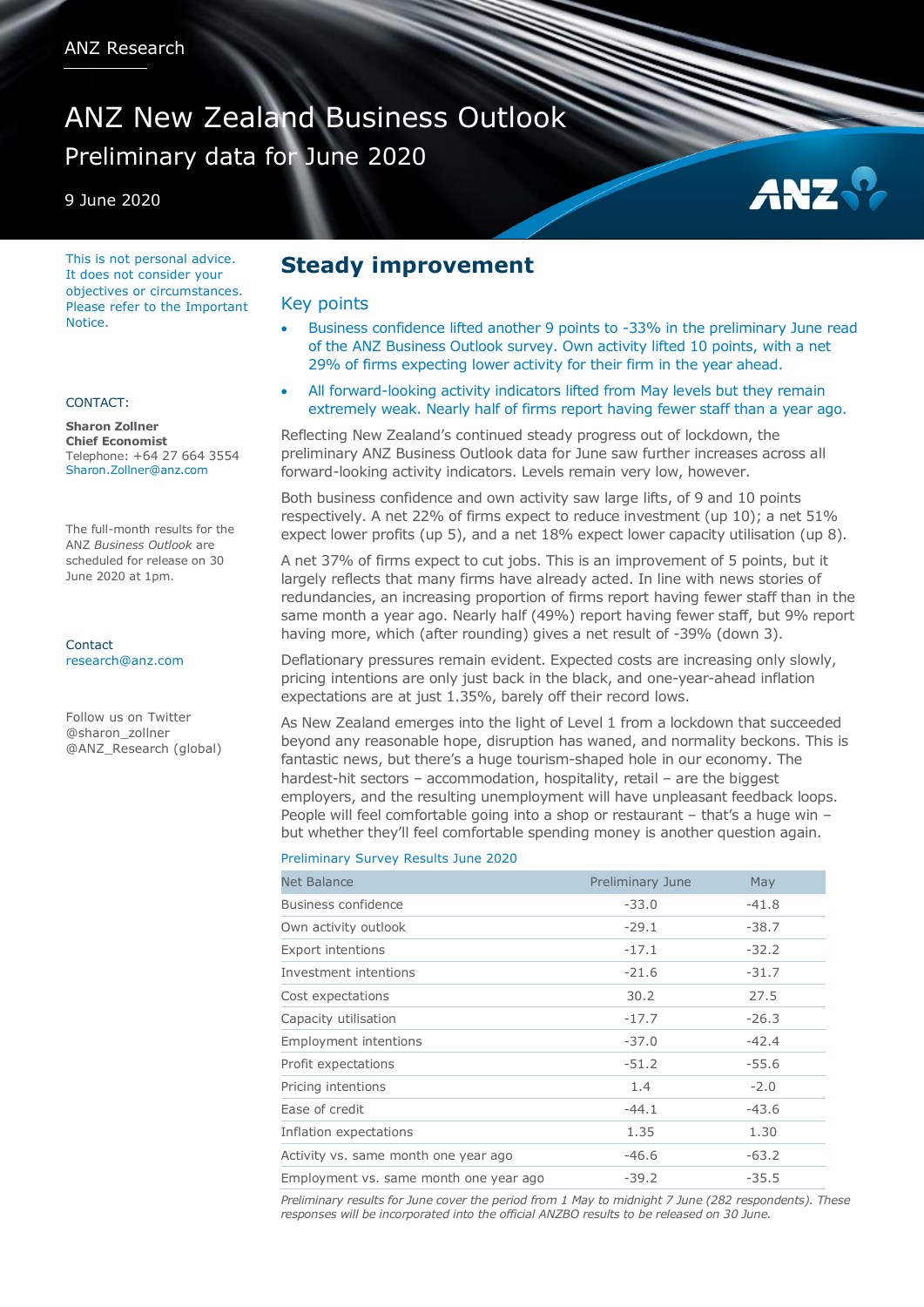



**Inflation expectations and pricing intentions Ease of credit**



Source: ANZ, Statistics NZ









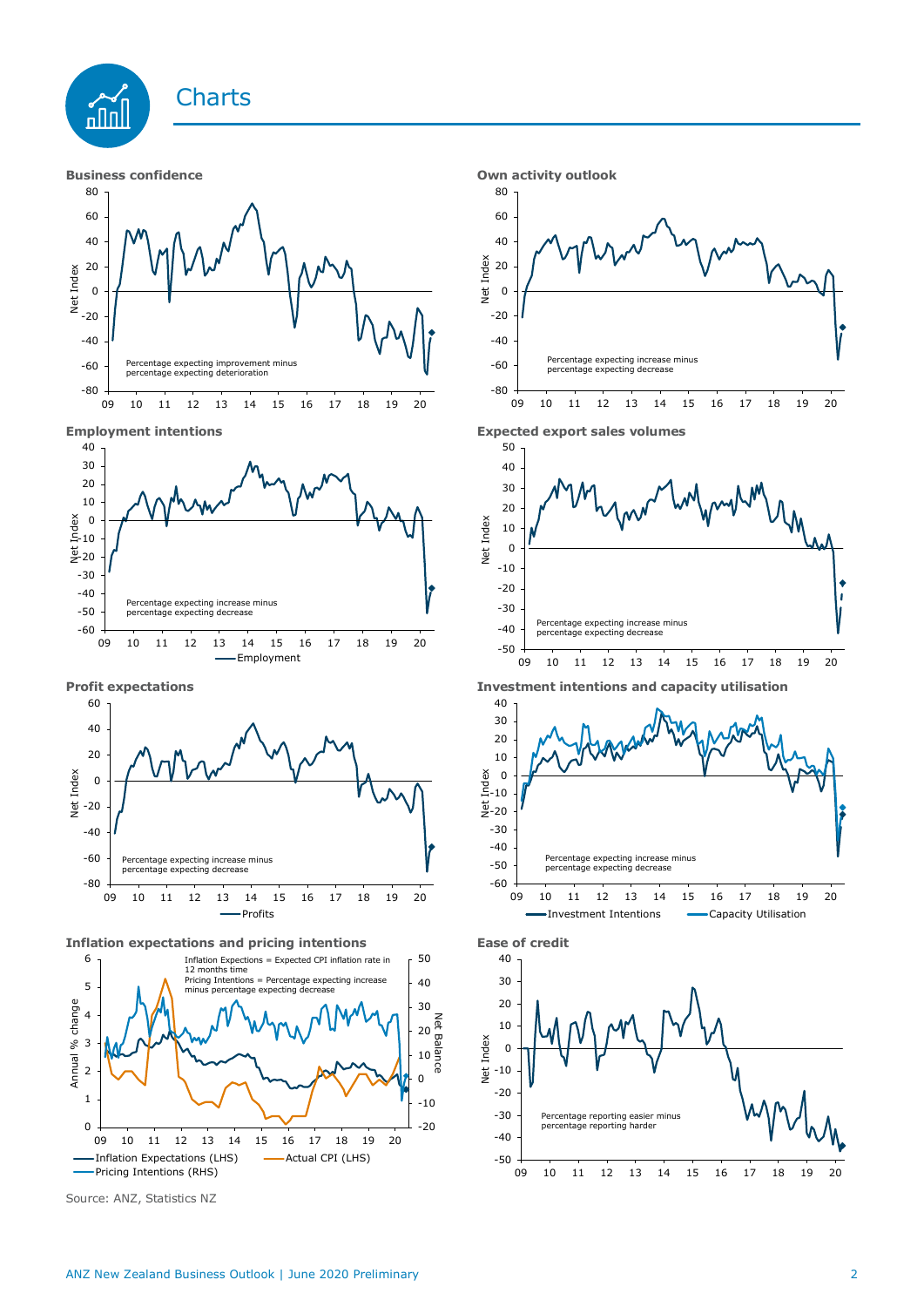Important notice



**This document is intended for ANZ's Institutional, Markets and Private Banking clients. It should not be forwarded, copied or distributed. The information in this document is general in nature, and does not constitute personal financial product advice or take into account your objectives, financial situation or needs.** 

This document may be restricted by law in certain jurisdictions. Persons who receive this document must inform themselves about and observe all relevant restrictions.

**Disclaimer for all jurisdictions:** This document is prepared and distributed in your country/region by either: Australia and New Zealand Banking Group Limited (ABN11 005 357 522) (**ANZ**); or its relevant subsidiary or branch (each, an **Affiliate**), as appropriate or as set out below.

This document is distributed on the basis that it is only for the information of the specified recipient or permitted user of the relevant website (**recipients**).

This document is solely for informational purposes and nothing contained within is intended to be an invitation, solicitation or offer by ANZ to sell, or buy, receive or provide any product or service, or to participate in a particular trading strategy.

Distribution of this document to you is only as may be permissible by the laws of your jurisdiction, and is not directed to or intended for distribution or use by recipients resident or located in jurisdictions where its use or distribution would be contrary to those laws or regulations, or in jurisdictions where ANZ would be subject to additional licensing or registration requirements. Further, the products and services mentioned in this document may not be available in all countries.

ANZ in no way provides any financial, legal, taxation or investment advice to you in connection with any product or service discussed in this document. Before making any investment decision, recipients should seek independent financial, legal, tax and other relevant advice having regard to their particular circumstances.

Whilst care has been taken in the preparation of this document and the information contained within is believed to be accurate, ANZ does not represent or warrant the accuracy or completeness of the information Further, ANZ does not accept any responsibility to inform you of any matter that subsequently comes to its notice, which may affect the accuracy of the information in this document.

Preparation of this document and the opinions expressed in it may involve material elements of subjective judgement and analysis. Unless specifically stated otherwise: they are current on the date of this document and are subject to change without notice; and, all price information is indicative only. Any opinions expressed in this document are subject to change at any time without notice.

ANZ does not guarantee the performance of any product mentioned in this document. All investments entail a risk and may result in both profits and losses. Past performance is not necessarily an indicator of future performance. The products and services described in this document may not be suitable for all investors, and transacting in these products or services may be considered risky.

ANZ expressly disclaims any responsibility and shall not be liable for any loss, damage, claim, liability, proceedings, cost or expense (Liability) arising directly or indirectly and whether in tort (including negligence), contract, equity or otherwise out of or in connection with this document to the extent permissible under relevant law. Please note, the contents of this document have not been reviewed by any regulatory body or authority in any jurisdiction.

ANZ and its Affiliates may have an interest in the subject matter of this document. They may receive fees from customers for dealing in the products or services described in this document, and their staff and introducers of business may share in such fees or remuneration that may be influenced by total sales, at all times received and/or apportioned in accordance with local regulatory requirements. Further, they or their customers may have or have had interests or long or short positions in the products or services described in this document, and may at any time make purchases and/or sales in them as principal or agent, as well as act (or have acted) as a market maker in such products. This document is published in accordance with ANZ's policies on conflicts of interest and ANZ maintains appropriate information barriers to control the flow of information between businesses within it and its Affiliates.

Your ANZ point of contact can assist with any questions about this document including for further information on these disclosures of interest.

**Country/region specific information:** Unless stated otherwise, this document is distributed by Australia and New Zealand Banking Group Limited (**ANZ**).

Australia. ANZ holds an Australian Financial Services licence no. 234527. For a copy of ANZ's Financial Services Guide please [click here](http://www.anz.com/documents/AU/aboutANZ/FinancialServicesGuide.pdf) or request from your ANZ point of contact.

**Brazil, Brunei, India, Japan, Kuwait, Malaysia, Switzerland, Taiwan.** This document is distributed in each of these jurisdictions by ANZ on a cross-border basis.

**European Economic Area (EEA):** *United Kingdom.* ANZ is authorised in the United Kingdom by the Prudential Regulation Authority (**PRA**) and is subject to regulation by the Financial Conduct Authority (**FCA**) and limited regulation by the PRA. Details about the extent of our regulation by the PRA are available from us on request. This document is distributed in the United Kingdom by Australia and New Zealand Banking Group Limited ANZ solely for the information of persons who would come within the FCA definition of "eligible counterparty" or "professional client". It is not intended for and must not be distributed to any person who would come within the FCA definition of "retail client". Nothing here excludes or restricts any duty or liability to a customer which ANZ may have under the UK Financial Services and Markets Act 2000 or under the regulatory system as defined in the Rules of the Prudential Regulation Authority (**PRA**) and the FCA. ANZ is authorised in the United Kingdom by the PRA and is subject to regulation by the FCA and limited regulation by the PRA. Details about the extent of our regulation by the PRA are available from us on request.

Fiji. For Fiji regulatory purposes, this document and any views and recommendations are not to be deemed as investment advice. Fiji investors must seek licensed professional advice should they wish to make any investment in relation to this document.

**Hong Kong.** This publication is issued or distributed in Hong Kong by the Hong Kong branch of ANZ, which is registered at the Hong Kong Monetary Authority to conduct Type 1 (dealing in securities), Type 4 (advising on securities) and Type 6 (advising on corporate finance) regulated activities. The contents of this publication have not been reviewed by any regulatory authority in Hong Kong.

**India.** If this document is received in India, only you (the specified recipient) may print it provided that before doing so, you specify on it your name and place of printing.

**Myanmar.** This publication is intended to be general and part of ANZ's customer service and marketing activities when implementing its functions as a licensed bank. This publication is not Securities Investment Advice (as that term is defined in the Myanmar Securities Transaction Law 2013).

**New Zealand.** This document is intended to be of a general nature, does not take into account your financial situation or goals, and is not a personalised adviser service under the Financial Advisers Act 2008 (**FAA**).